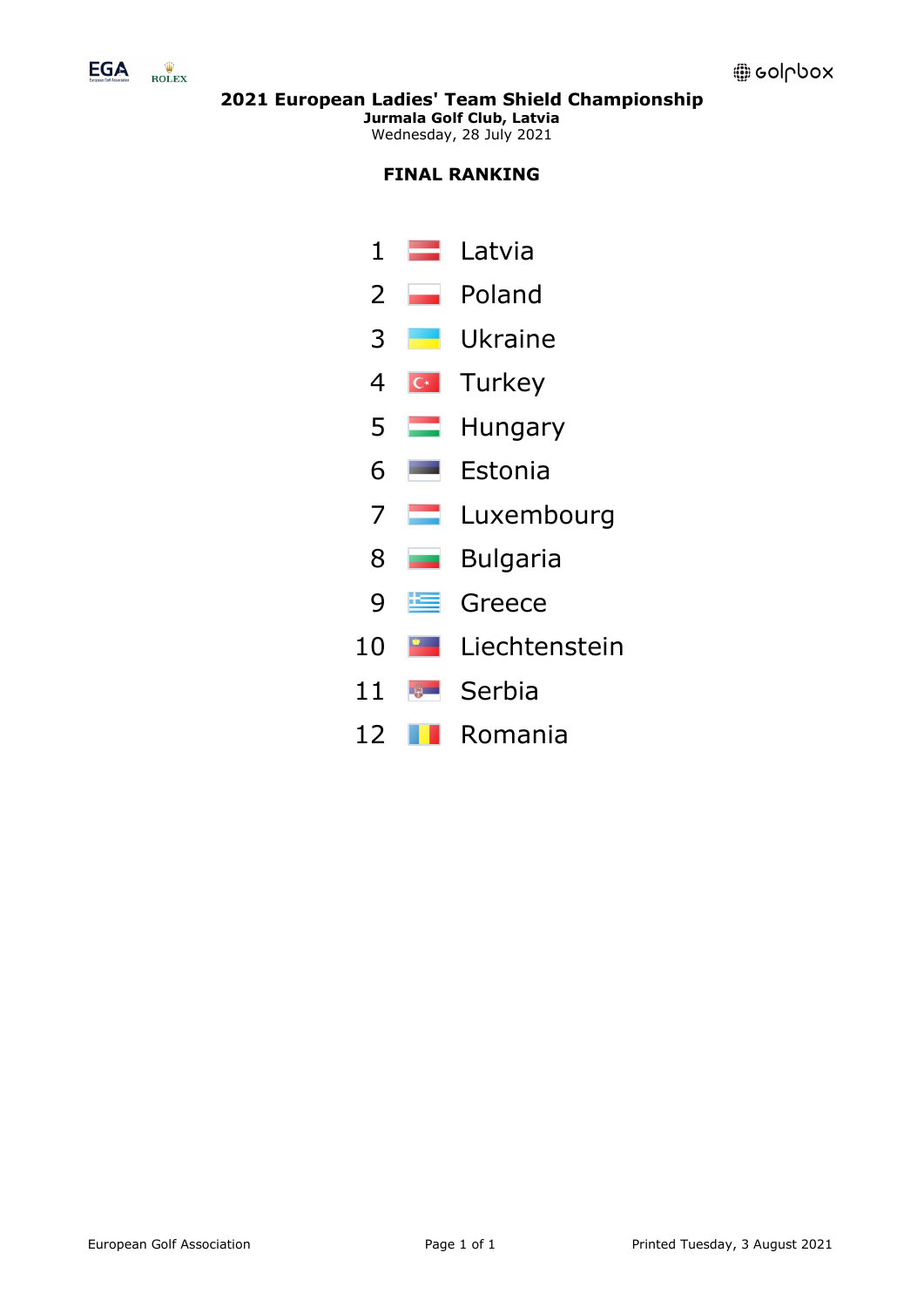

**Jurmala Golf Club, Latvia**

Wednesday, 28 July 2021

## **LEADERBOARD**

(after Stroke Play) **Team**

| Pos            | <b>Name</b>     | <b>HCP</b> | To par | Total |
|----------------|-----------------|------------|--------|-------|
|                |                 |            |        |       |
| $\mathbf{1}$   | <b>Poland</b>   | $+9.9$     | -6     | 210   |
| $\overline{2}$ | Latvia          | $+2.3$     | $+11$  | 227   |
| 3              | <b>Turkey</b>   | 11.9       | $+13$  | 229   |
| $\overline{4}$ | <b>Ukraine</b>  | 11.8       | $+14$  | 230   |
| 5              | Estonia         | $\cdot$ .2 | $+19$  | 235   |
| 6              | <b>Bulgaria</b> | 9.3        | $+24$  | 240   |
| $\overline{7}$ | Hungary         | 11.7       | $+26$  | 242   |
| 8              | Luxembourg      | 14.4       | $+26$  | 242   |
| 9              | Liechtenstein   | 18.5       | $+26$  | 242   |
| 10             | Greece          | 2.8        | $+28$  | 244   |
| 11             | Serbia          | 27.0       | $+33$  | 249   |
| 12             | Romania         | 55.9       | $+64$  | 280   |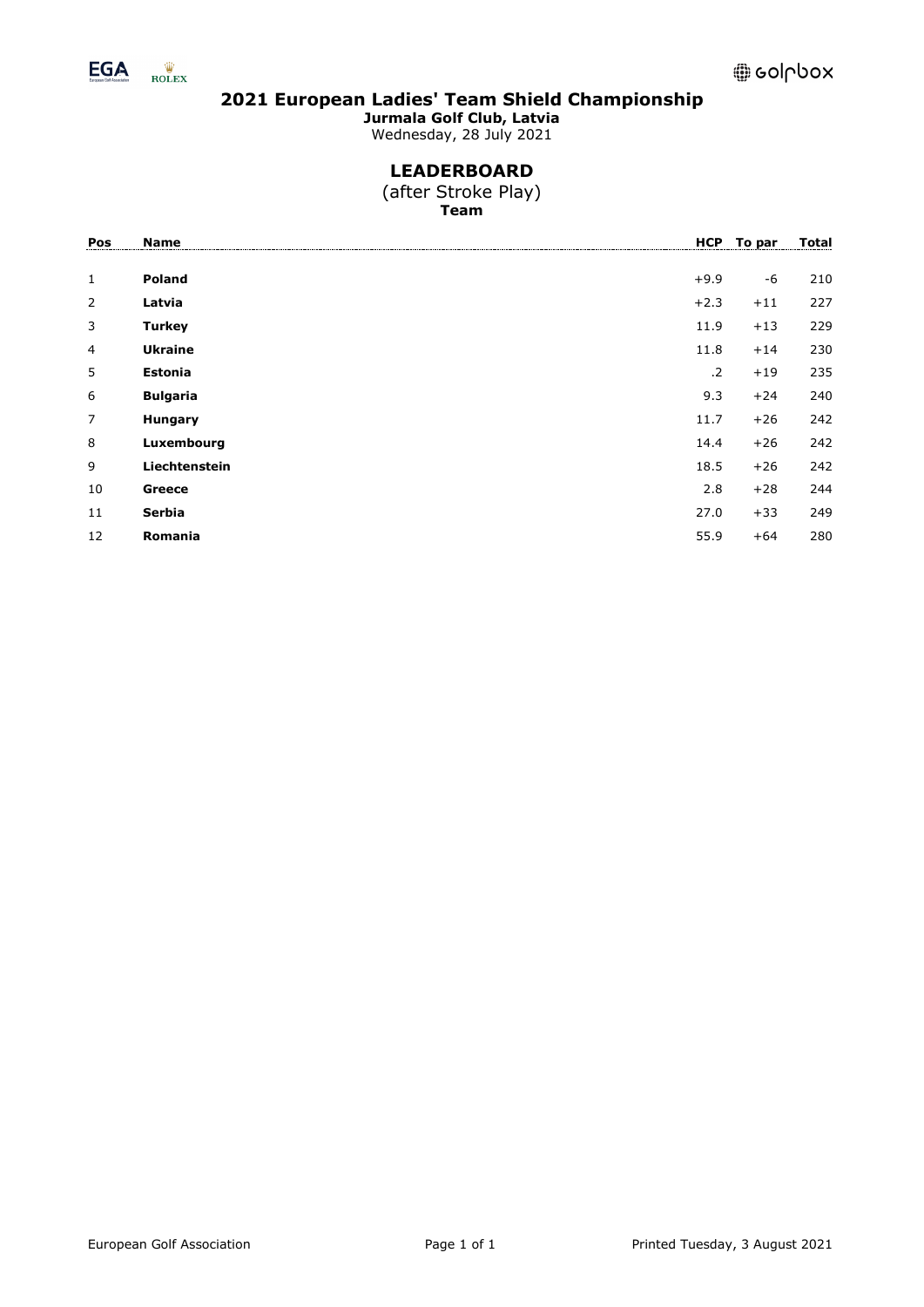

**Jurmala Golf Club, Latvia**

Wednesday, 28 July 2021

### **LEADERBOARD**

(after Stroke Play) **Team**

| Pos            | <b>Name</b>               | Country         |        | HCP To par | <b>Total</b> |
|----------------|---------------------------|-----------------|--------|------------|--------------|
| 1              | <b>Poland</b>             |                 | $+9.9$ | -6         | 210          |
|                | POLIVCHAK, Nicole         | Poland          | $+3.8$ |            | 72           |
|                | KUSMIERSKA, Kinga         | Poland          | $+2.2$ |            | 69           |
|                | AMBROZIAK, Mâja           | Poland          | $+2.3$ |            | 78           |
|                | KOZAKIEWICZ, Kleopatra    | Poland          | $+1.6$ |            | 69           |
|                |                           |                 |        |            |              |
| 2              | Latvia                    |                 | $+2.3$ | $+11$      | 227          |
|                | FORSTMANE, Laila          | Latvia          | $+1.5$ |            | 76           |
|                | GAVARE, Marlēna           | Latvia          | 0.9    |            | 72           |
|                | GUSTAFSSONE, Katrīna Jana | Latvia          | 0.0    |            | 80           |
|                | JUČMANE, Marija Luīze     | Latvia          | $+1.7$ |            | 79           |
| 3              | <b>Turkey</b>             |                 | 11.9   | $+13$      | 229          |
|                | GENCOGUZ, Mina            | Turkey          | 4.7    |            | 75           |
|                | BAY, Sude                 | Turkey          | 0.0    |            | 74           |
|                | SUALP, Zeynep             | Turkey          | 2.9    |            | 80           |
|                | KAYA, Deniz               | Turkey          | 4.3    |            | 83           |
|                |                           |                 |        |            |              |
| 4              | <b>Ukraine</b>            |                 | 11.8   | $+14$      | 230          |
|                | FEDOROWYCZ, Maria         | Ukraine         | $+0.1$ |            | 73           |
|                | RASTVORTSEVA, Elvira      | Ukraine         | $+0.7$ |            | 80           |
|                | PYLYPENKO, Sofia          | Ukraine         | 4.3    |            | 77           |
|                | ZONOVA, Anna              | Ukraine         | 8.3    |            | 94           |
| 5              | <b>Estonia</b>            |                 | .2     | $+19$      | 235          |
|                | USTAL, Triin Marleen      | Estonia         | 1.4    |            | 80           |
|                | REEMET, Elizaveta Sofia   | Estonia         | $+0.8$ |            | 71           |
|                | SOE, Karola               | Estonia         | $+0.3$ |            | 86           |
|                | ADUL, Anete Liis          | Estonia         | $+0.1$ |            | 84           |
| 6              | <b>Bulgaria</b>           |                 | 9.3    | $+24$      | 240          |
|                | GEORGIEVA, Victoria       | <b>Bulgaria</b> | 4.4    |            | 80           |
|                | BORISOVA, Magdalena       | <b>Bulgaria</b> | 2.5    |            | 82           |
|                | PELOVSKA, Victoria        | <b>Bulgaria</b> | 5.2    |            | 82           |
|                | SELDEMIROVA, Sofia        | <b>Bulgaria</b> | $+2.8$ |            | 78           |
| $\overline{7}$ |                           |                 | 11.7   | $+26$      |              |
|                | <b>Hungary</b>            |                 |        |            | 242          |
|                | BERKENYEI, Daniella       | Hungary         | 0.3    |            | 81           |
|                | STERN, Lea Sara           | Hungary         | 6.5    |            | 81           |
|                | JACZKOVICS, Emma          | Hungary         | 1.4    |            | 80           |
|                | SANTHA, Laura             | Hungary         | 3.5    |            | 81           |
| 8              | Luxembourg                |                 | 14.4   | $+26$      | 242          |
|                | BAERTZ, Marie             | Luxembourg      | 2.3    |            | 83           |
|                | BINNINGER, Marie          | Luxembourg      | 2.9    |            | 76           |
|                | SCHETGEN, Lynn            | Luxembourg      | 4.0    |            | 88           |
|                | STEINGRUBE, Lisa          | Luxembourg      | 5.2    |            | 83           |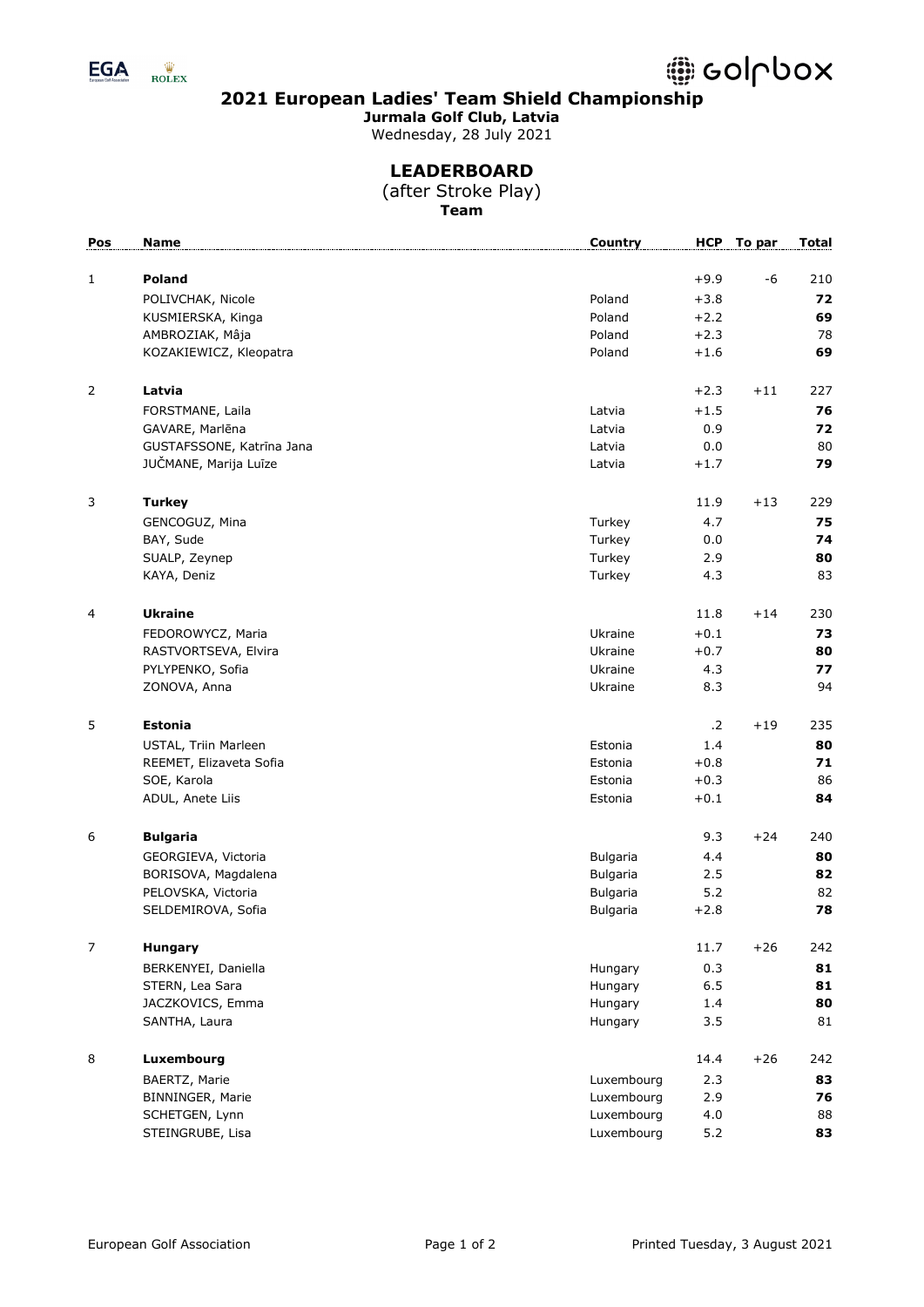

**Jurmala Golf Club, Latvia** Wednesday, 28 July 2021

## **LEADERBOARD**

(after Stroke Play) **Team**

| Pos | <b>Name</b>          | Country       |        | HCP To par | Total |
|-----|----------------------|---------------|--------|------------|-------|
|     |                      |               |        |            |       |
| 9   | Liechtenstein        |               | 18.5   | $+26$      | 242   |
|     | EGGENBERGER, Anna    | Liechtenstein | 0.9    |            | 76    |
|     | LAULHE, Isabel       | Liechtenstein | $+0.7$ |            | 74    |
|     | EBERLE, Irene        | Liechtenstein | 8.9    |            | 97    |
|     | FASSOLD, Cornelia    | Liechtenstein | 9.4    |            | 92    |
| 10  | Greece               |               | 2.8    | $+28$      | 244   |
|     | AHARIDIS, Alkyonie   | Greece        | 0.2    |            | 82    |
|     | VERGOU, Paraskevi    | Greece        | 4.0    |            | 83    |
|     | DIAKOU, Marietta     | Greece        | 1.2    |            | 83    |
|     | KARNEZI, Sophia      | Greece        | $+2.6$ |            | 79    |
| 11  | Serbia               |               | 27.0   | $+33$      | 249   |
|     | KORAC, Zara          | Serbia        | 13.9   |            | 92    |
|     | TODOROVIC, Lara      | Serbia        | 4.8    |            | 85    |
|     | DJORDJEVIC, Jefimia  | Serbia        | 3.8    |            | 77    |
|     | PALKOVLJEVIC, Tamara | Serbia        | 4.5    |            | 87    |
| 12  | Romania              |               | 55.9   | $+64$      | 280   |
|     | SOMESFALEAN, Daciana | Romania       | 14.9   |            | 93    |
|     | FLOREA, Alexandra    | Romania       | 13.6   |            | 101   |
|     | JIGMAN, Maria        | Romania       | 12.4   |            | 92    |
|     | JIGMAN, Catalina     | Romania       | 15.0   |            | 95    |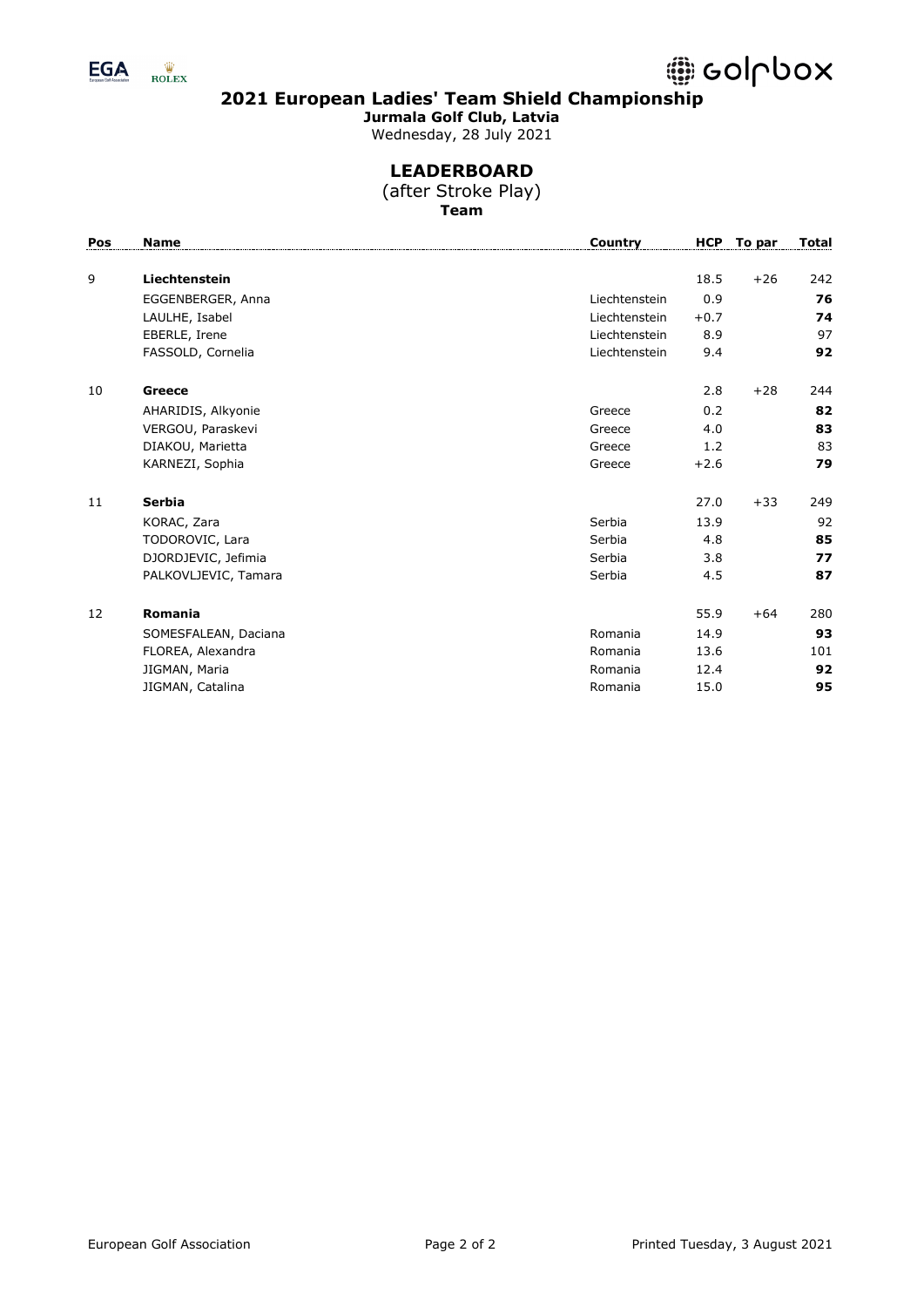

**Jurmala Golf Club, Latvia** Wednesday, 28 July 2021

# **LEADERBOARD**

(after Stroke Play) **Individual**

| Pos             | Name                      | Country         | <b>HCP</b> | To par | <b>Total</b> |
|-----------------|---------------------------|-----------------|------------|--------|--------------|
| T1              |                           | Poland          | $+1.6$     | $-3$   | 69           |
| T1              | KOZAKIEWICZ, Kleopatra    | Poland          |            | $-3$   | 69           |
|                 | KUSMIERSKA, Kinga         |                 | $+2.2$     |        |              |
| 3               | REEMET, Elizaveta Sofia   | Estonia         | $+0.8$     | $-1$   | 71           |
| T <sub>4</sub>  | GAVARE, Marlēna           | Latvia          | 0.9        | Par    | 72           |
| T4              | POLIVCHAK, Nicole         | Poland          | $+3.8$     | Par    | 72           |
| 6               | FEDOROWYCZ, Maria         | Ukraine         | $+0.1$     | $+1$   | 73           |
| T7              | LAULHE, Isabel            | Liechtenstein   | $+0.7$     | $+2$   | 74           |
| T7              | BAY, Sude                 | Turkey          | 0.0        | $+2$   | 74           |
| 9               | GENCOGUZ, Mina            | Turkey          | 4.7        | $+3$   | 75           |
| T10             | FORSTMANE, Laila          | Latvia          | $+1.5$     | $+4$   | 76           |
| T10             | EGGENBERGER, Anna         | Liechtenstein   | 0.9        | $+4$   | 76           |
| T10             | BINNINGER, Marie          | Luxembourg      | 2.9        | $+4$   | 76           |
| T13             | DJORDJEVIC, Jefimia       | Serbia          | 3.8        | $+5$   | 77           |
| T13             | PYLYPENKO, Sofia          | Ukraine         | 4.3        | $+5$   | 77           |
| T15             | SELDEMIROVA, Sofia        | Bulgaria        | $+2.8$     | $+6$   | 78           |
| T15             | AMBROZIAK, Mâja           | Poland          | $+2.3$     | $+6$   | 78           |
| T17             | JUČMANE, Marija Luīze     | Latvia          | $+1.7$     | $+7$   | 79           |
| T17             | KARNEZI, Sophia           | Greece          | $+2.6$     | $+7$   | 79           |
| T19             | RASTVORTSEVA, Elvira      | Ukraine         | $+0.7$     | $+8$   | 80           |
| T19             | GEORGIEVA, Victoria       | <b>Bulgaria</b> | 4.4        | $+8$   | 80           |
| T19             | USTAL, Triin Marleen      | Estonia         | 1.4        | $+8$   | 80           |
| T19             | SUALP, Zeynep             | Turkey          | 2.9        | $+8$   | 80           |
| T19             | JACZKOVICS, Emma          | Hungary         | 1.4        | $+8$   | 80           |
| T19             | GUSTAFSSONE, Katrīna Jana | Latvia          | 0.0        | $+8$   | 80           |
| T25             | SANTHA, Laura             | Hungary         | 3.5        | $+9$   | 81           |
| T25             | BERKENYEI, Daniella       | Hungary         | 0.3        | $+9$   | 81           |
| T <sub>25</sub> | STERN, Lea Sara           | Hungary         | $6.5$      | $+9$   | 81           |
| T28             | PELOVSKA, Victoria        | Bulgaria        | 5.2        | $+10$  | 82           |
| T28             | BORISOVA, Magdalena       | Bulgaria        | 2.5        | $+10$  | 82           |
| T28             | AHARIDIS, Alkyonie        | Greece          | 0.2        | $+10$  | 82           |
| T31             | KAYA, Deniz               | Turkey          | 4.3        | $+11$  | 83           |
| T31             | DIAKOU, Marietta          | Greece          | 1.2        | $+11$  | 83           |
| T31             | VERGOU, Paraskevi         | Greece          | 4.0        | $+11$  | 83           |
| T31             | STEINGRUBE, Lisa          | Luxembourg      | 5.2        | $+11$  | 83           |
| T31             | BAERTZ, Marie             | Luxembourg      | 2.3        | $+11$  | 83           |
| 36              | ADUL, Anete Liis          | Estonia         | $+0.1$     | $+12$  | 84           |
| 37              | TODOROVIC, Lara           | Serbia          | 4.8        | $+13$  | 85           |
| 38              | SOE, Karola               | Estonia         | $+0.3$     | $+14$  | 86           |
| 39              | PALKOVLJEVIC, Tamara      | Serbia          | 4.5        | $+15$  | 87           |
| 40              | SCHETGEN, Lynn            | Luxembourg      | 4.0        | $+16$  | 88           |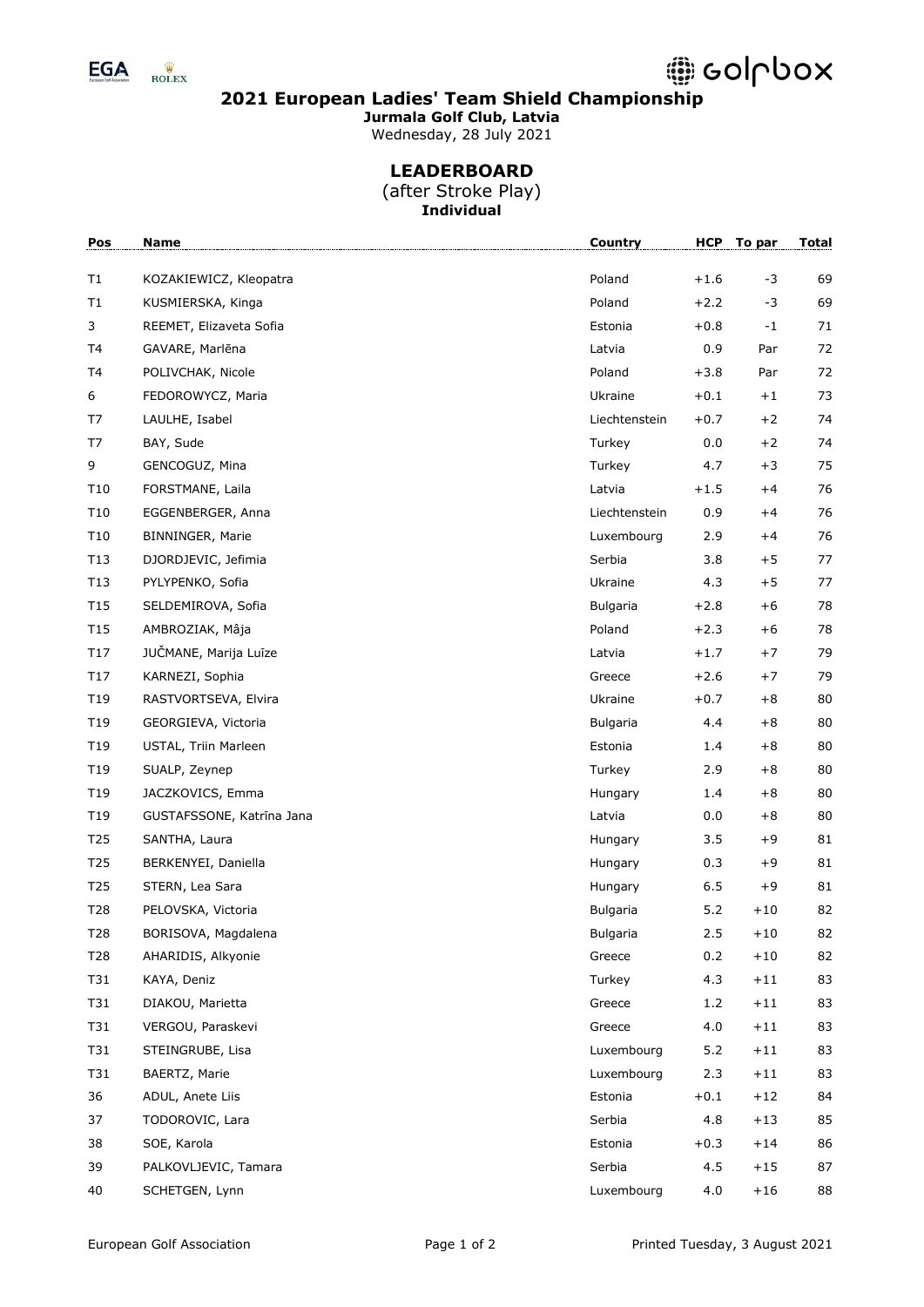



**Jurmala Golf Club, Latvia** Wednesday, 28 July 2021

### **LEADERBOARD**

(after Stroke Play) **Individual**

| Pos | Name                 | Countrv       | <b>HCP</b> | To par | Total |
|-----|----------------------|---------------|------------|--------|-------|
| T41 | KORAC, Zara          | Serbia        | 13.9       | $+20$  | 92    |
| T41 | FASSOLD, Cornelia    | Liechtenstein | 9.4        | $+20$  | 92    |
| T41 | JIGMAN, Maria        | Romania       | 12.4       | $+20$  | 92    |
| 44  | SOMESFALEAN, Daciana | Romania       | 14.9       | $+21$  | 93    |
| 45  | ZONOVA, Anna         | Ukraine       | 8.3        | $+22$  | 94    |
| 46  | JIGMAN, Catalina     | Romania       | 15.0       | $+23$  | 95    |
| 47  | EBERLE, Irene        | Liechtenstein | 8.9        | $+25$  | 97    |
| 48  | FLOREA, Alexandra    | Romania       | 13.6       | $+29$  | 101   |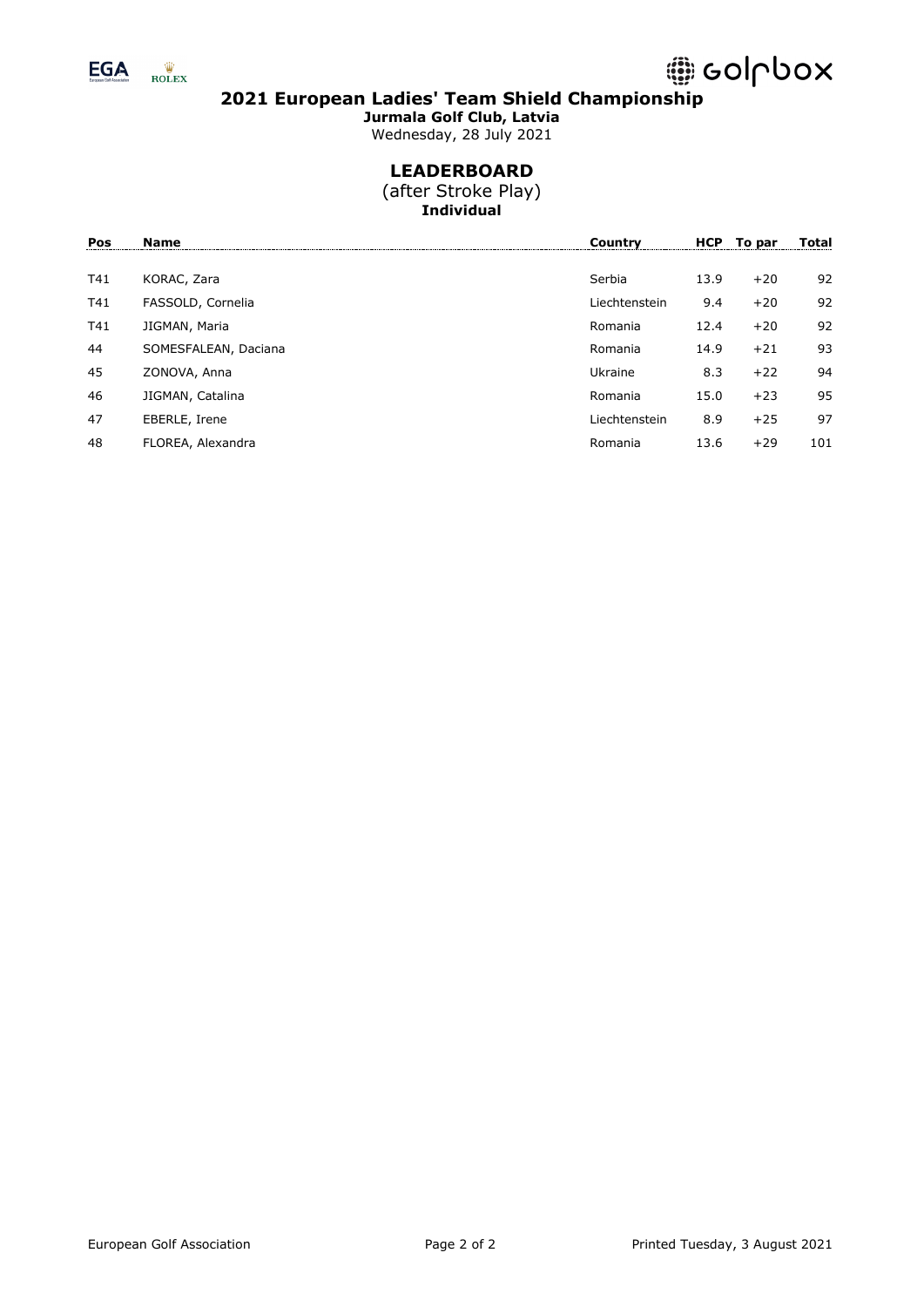

**Jurmala Golf Club, Latvia**

Wednesday, 28 July 2021

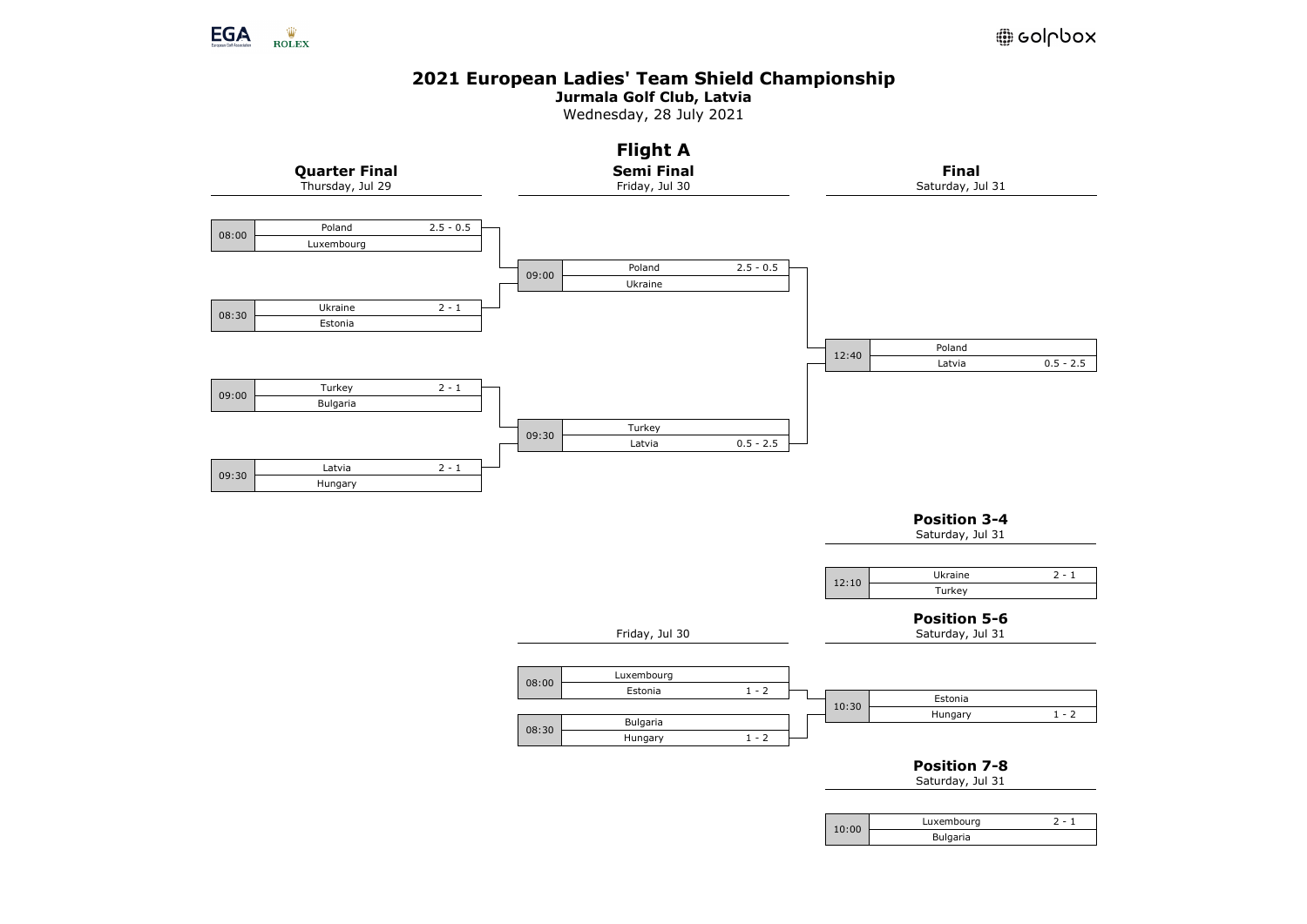

 $\frac{\ddot{W}}{ROLEX}$ 

**2021 European Ladies' Team Shield Championship**

**Jurmala Golf Club, Latvia**

Wednesday, 28 July 2021

**MATCH RESULT**

#### **Flight A Quarter Final** Thursday, Jul 29 Poland Luxembourg Kinga Kusmierska / Kleopatra Kozakiewicz 1 7&5 0 Marie Binninger / Lynn Schetgen Nicole Polivchak 1 6&5 0 Marie Baertz Mâja Ambroziak ½ Halved ½ Lisa Steingrube **2.5 0.5 Quarter Final** Thursday, Jul 29 Ukraine Estonia Elvira Rastvortseva / Anna Zonova 0 3&2 1 Triin Marleen Ustal / Anete Liis Adul Maria Fedorowycz 1 5&3 0 Elizaveta Sofia Reemet Sofia Pylypenko 1 1 Hole 0 Karola Soe **2 1 Quarter Final** Thursday, Jul 29 Turkey **Bulgaria** Zeynep Sualp / Deniz Kaya 1 5&4 0 Victoria Pelovska / Magdalena Borisova Mina Gencoguz 0 4&3 1 Victoria Georgieva Sude Bay 1 5&4 0 Sofia Seldemirova **2 1 Quarter Final** Thursday, Jul 29 Latvia **Hungary** Marija Luīze Jučmane / Katrīna Jana Laila Forstmane 1 2&1 0 Lea Sara Stern / Laura Santha 1 2&1 0 Daniella Berkenyei Marlēna Gavare 0 1 4&2 1 Emma Jaczkovics **2 1 Semi Final** Friday, Jul 30 Poland **District Contract Contract Poland** Kinga Kusmierska / Kleopatra Kozakiewicz 1 5&3 0 Anna Zonova / Sofia Pylypenko Nicole Polivchak  $\frac{1}{2}$  Halved  $\frac{1}{2}$  Maria Fedorowycz Mâja Ambroziak 1 7&6 0 Elvira Rastvortseva **2.5 0.5 Semi Final** Friday, Jul 30 Turkey Latvia

Zeynep Sualp / Deniz Kaya 0 1 5&4 1 Marija Luīze Jučmane / Katrīna Jana Sude Bay  $\frac{1}{2}$  Halved  $\frac{1}{2}$  Laila Forstmane Mina Gencoguz 0 6&5 1 Marlēna Gavare

**0.5 2.5**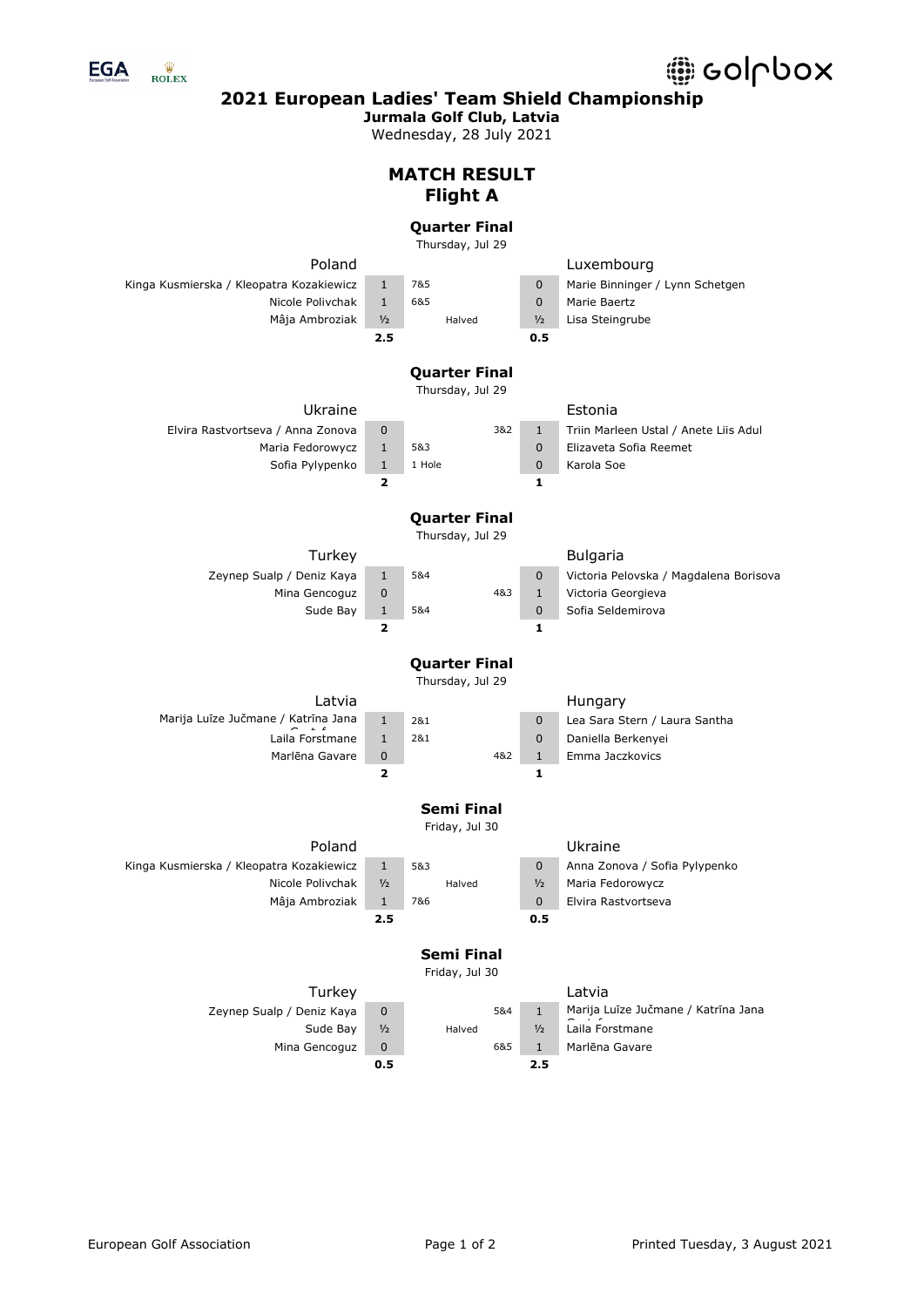

 $\frac{\ddot{W}}{ROLEX}$ 

**2021 European Ladies' Team Shield Championship**

**Jurmala Golf Club, Latvia**

Wednesday, 28 July 2021

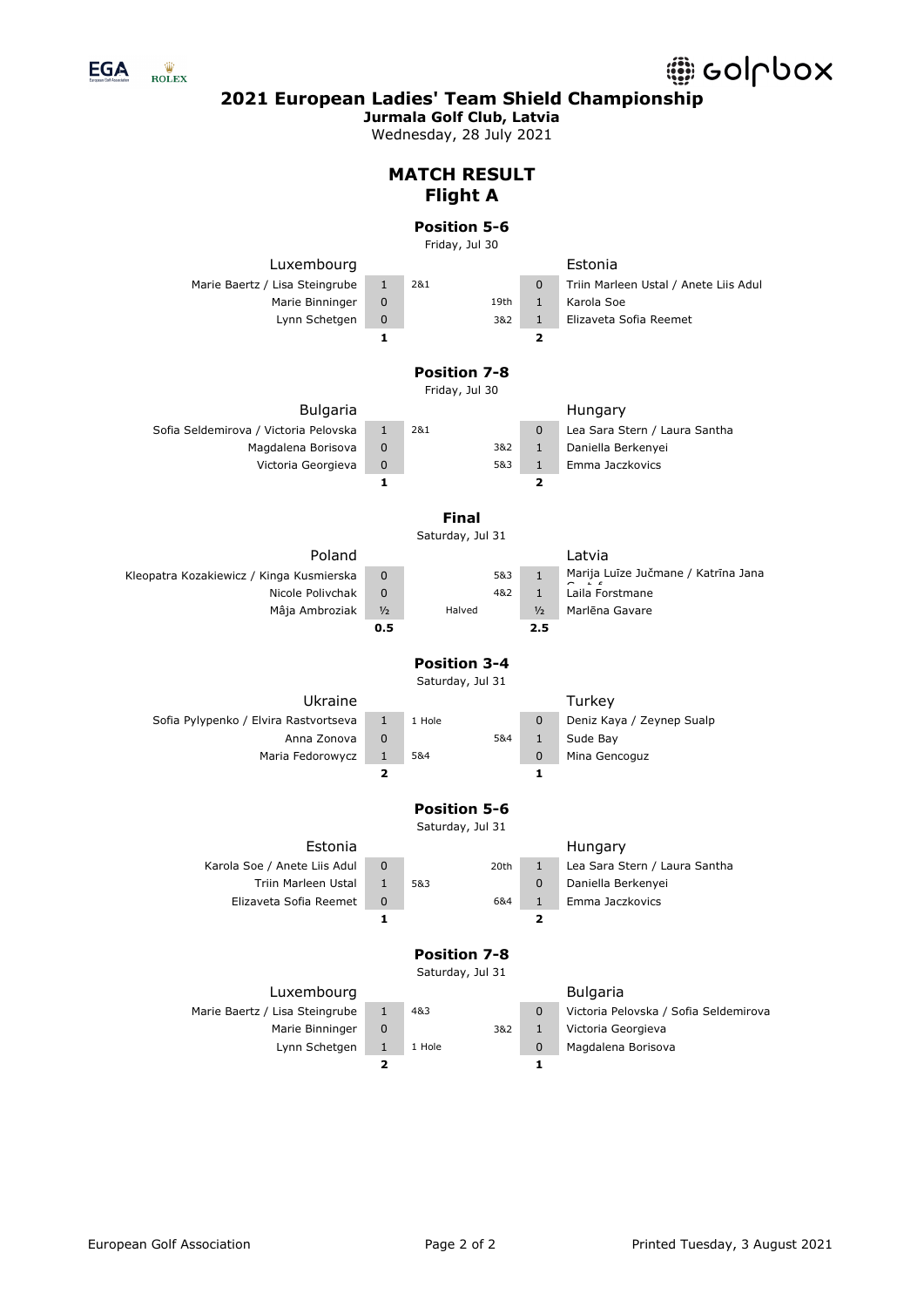

 $\frac{\ddot{W}}{\text{ROLEX}}$ 

**2021 European Ladies' Team Shield Championship**

**Jurmala Golf Club, Latvia**

Wednesday, 28 July 2021

### **MATCH SUMMARY**

Flight B – Round Robin

| Greece        |                 | Won            | Lost         | <b>Points</b>           |
|---------------|-----------------|----------------|--------------|-------------------------|
|               | v Serbia        | 3              | 0            | 1                       |
|               | v Romania       | 3              | $\mathbf{0}$ | $\mathbf{1}$            |
|               | v Liechtenstein | 3              | $\mathbf{0}$ | $\mathbf{1}$            |
|               |                 |                | <b>TOTAL</b> | 3                       |
| Liechtenstein |                 | Won            | Lost         | <b>Points</b>           |
|               | v Romania       | 3              | 0            | 1                       |
|               | v Serbia        | $\overline{2}$ | 1            | 1                       |
|               | v Greece        | $\overline{0}$ | 3            | $\mathbf 0$             |
|               |                 |                | <b>TOTAL</b> | $\overline{\mathbf{2}}$ |
| Romania       |                 | Won            | Lost         | <b>Points</b>           |
|               | v Liechtenstein | 0              | 3            | 0                       |
|               | v Greece        | 0              | 3            | 0                       |
|               | v Serbia        | $\Omega$       | 3            | $\mathbf{0}$            |
|               |                 |                | <b>TOTAL</b> | 0                       |
| <b>Serbia</b> |                 | Won            | Lost         | <b>Points</b>           |
|               |                 |                |              |                         |
|               | v Greece        | 0              | 3            | 0                       |
|               | v Liechtenstein | $\mathbf{1}$   | 2            | 0                       |
|               | v Romania       | 3              | $\mathbf{0}$ | $\mathbf{1}$            |
|               |                 |                | <b>TOTAL</b> | 1                       |